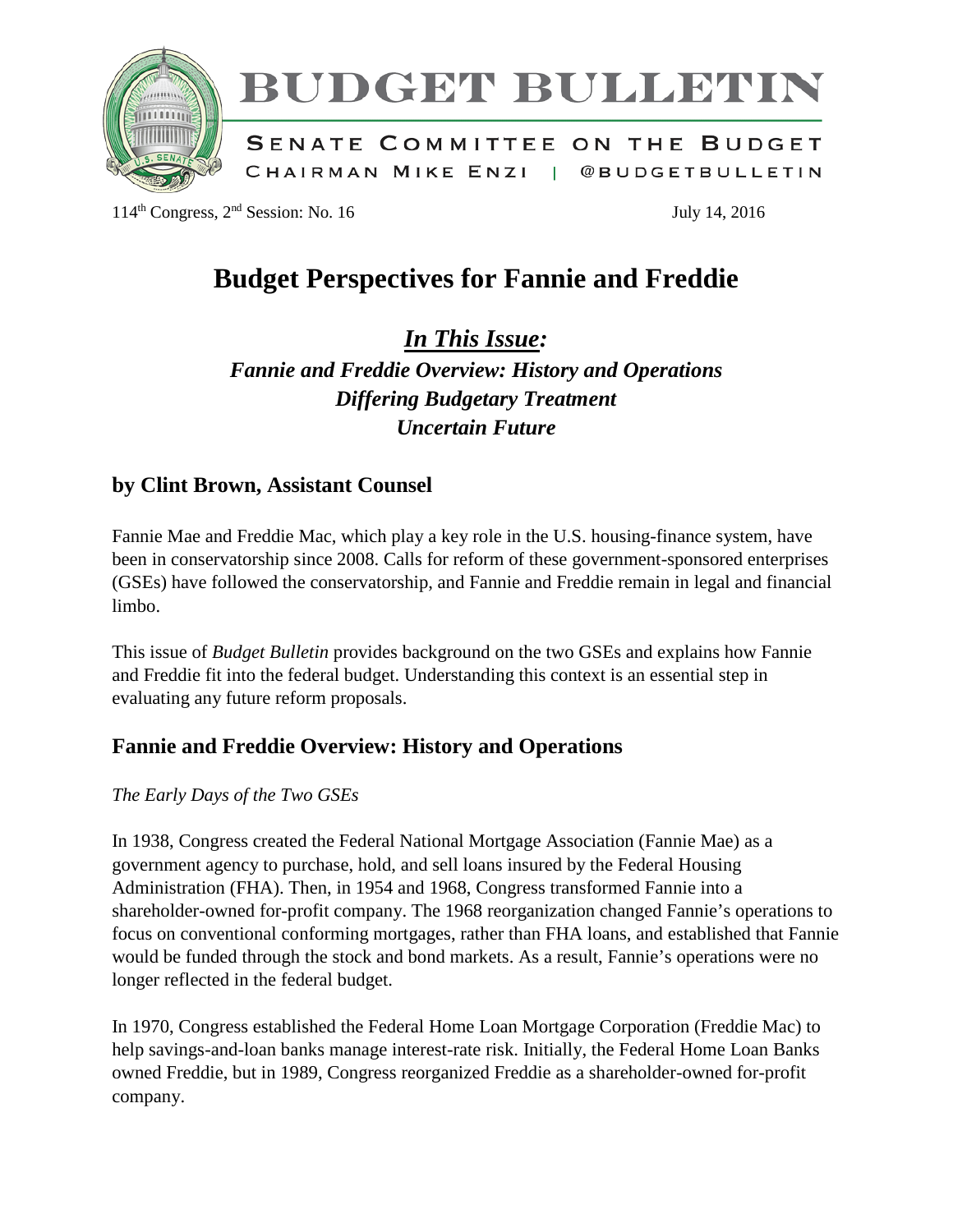The 1967 Presidential Concepts Commission established criteria for determining whether a GSE should be included in the federal budget, including assessing who owns the entity, supplies its capital, and selects its managers. The commission recommended that entirely privately owned GSEs should be omitted from the budget. Despite their government originations, both Fannie and Freddie had become entirely privately owned. Consequently, the two GSEs met the standard for exclusion from the budget, which remained the case in the budget until the housing-finance crisis of the latter-2000s.

#### *How the Two GSEs Operate*

The mission of Fannie and Freddie is to provide liquidity and stability in the secondary mortgage market. In the primary market, mortgage lenders arrange mortgages with home purchasers. Lenders can then sell those mortgages to investors in the secondary mortgage market.

Fannie and Freddie often serve as the middleman between lenders and investors, purchasing mortgages from lenders, repackaging them with other mortgages as mortgage-backed securities (MBS), and then selling them to investors with a guarantee that principal and interest on the underlying mortgages will be paid in full. In theory, the two GSEs assume the risk of unpaid mortgages. To compensate for this risk, Fannie and Freddie charge lenders a fee, which lenders usually pass on to the borrower. This fee is known as the guarantee fee, or g-fee.

As detailed below, under the conservatorship, the government requires the two GSEs to pay all profits into the Treasury, while slowly depleting their capital. Without capital, the two GSEs have no cushion to guarantee MBS. In other words, the two GSEs transfer the risks and compensation for risks of MBS to the U.S. government. Thus, it is the taxpayers – not the two GSEs – who ultimately guarantee principal and interest payments on the mortgages comprising MBS.

#### *The Housing-Finance Crisis and Conservatorship*

In the early 2000s, the United States experienced a housing bubble. For reasons beyond the scope of this *Bulletin*, this bubble burst and home prices declined. At the time, many homeowners owed more on their mortgages than their homes were worth and defaulted in droves. As Fannie and Freddie had guaranteed payments to investors on many of these mortgages, the two GSEs were on the hook for an overwhelming amount of money. They could not afford to guarantee the mortgages.

As part of its response to this financial crisis, Congress passed the Housing and Economic Recovery Act of 2008. Under authority provided by this act, on September 6, 2008, the two GSEs agreed to be placed into conservatorship, with the Federal Housing Finance Agency (FHFA) serving as the conservator. An organization placed in conservatorship temporarily relinquishes control of its own affairs to a conservator, which helps the entity achieve sound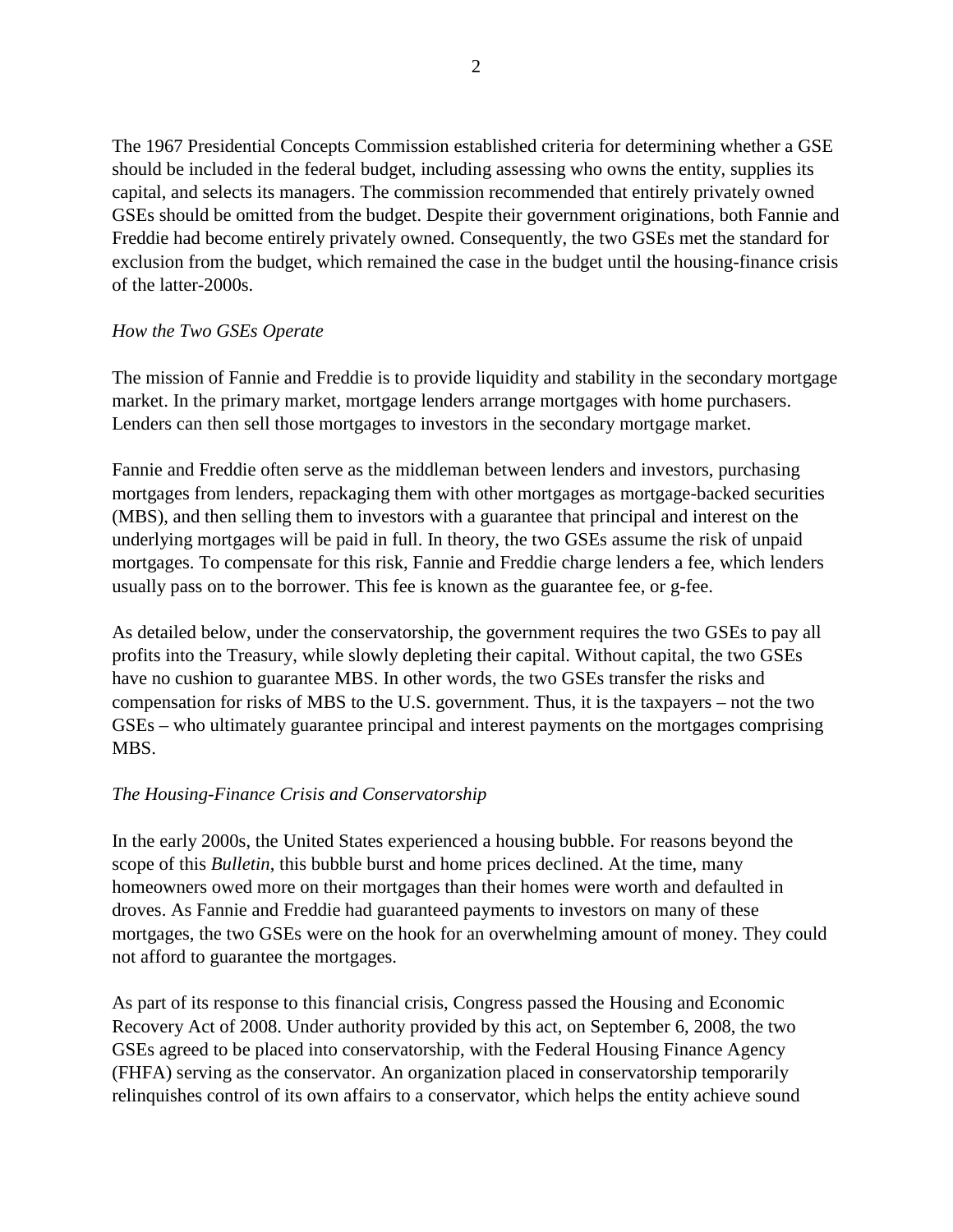financial condition. Through the FHFA, the U.S. government serves as Fannie and Freddie's conservator.

On September 7, 2008, FHFA on behalf of the two GSEs arranged for the Treasury Department to provide financial support to Fannie and Freddie through a senior preferred stock purchase agreement. This agreement allowed the two GSEs to make a quarterly draw from the Treasury to cover their losses. In return, FHFA gave the Treasury \$1 billion in senior preferred stock and a warrant to purchase 79.9 percent of outstanding common stock for a nominal price.

Normally, senior preferred stock has priority over common stock in dividend payments – payments to shareholders of a fraction of profits. In this case, Fannie and Freddie originally agreed to make an annual dividend payment to the Treasury Department equaling 10 percent of the money the two GSEs withdrew from the Treasury. Under the original agreement, each year the two GSEs would pay the U.S. government 10 percent of the amount used to bailout the two GSEs. Since taxpayers spent \$187.5 billion to bailout Fannie and Freddie, this would equal \$18.75 billion per year.

On three separate occasions, the Treasury Department and FHFA agreed to amend the senior preferred stock purchase agreement. The third and most significant amendment occurred on August 17, 2012. Often referred to as the "net worth sweep," this controversial third amendment changed the agreement in two significant ways.

First, the third amendment set the dividend amount at 100 percent of Fannie and Freddie's net worth – 100 percent of net worth greater than their capital reserves – thus consuming all of the two GSEs' profits. The two GSEs paid \$40.2 billion in dividend payments in 2014 and \$15.8 billion in 2015. Although the two GSEs have repaid more than they received, these dividend payments are not considered repayment on the debt the two GSEs owe to the government for bailout money.

Second, this amendment set the capital reserve of each of the two GSEs to be reduced annually until the capital reserve reaches zero on January 1, 2018.

Thus, rather than a 10 percent annual dividend payment, the two GSEs send 100 percent of net worth greater than their capital reserves directly to the Treasury each quarter. Once the capital reserve reaches zero, rather than rely on their own funds to guarantee mortgages, the two GSEs will rely solely on funds from the Treasury to cover their losses.

### **Differing Budgetary Treatment**

The Office of Management and Budget (OMB) and Congressional Budget Office (CBO) take differing approaches to the costs associated with the two GSEs in the federal budget. OMB focuses on money flowing in and out of the government; CBO, on the risks the government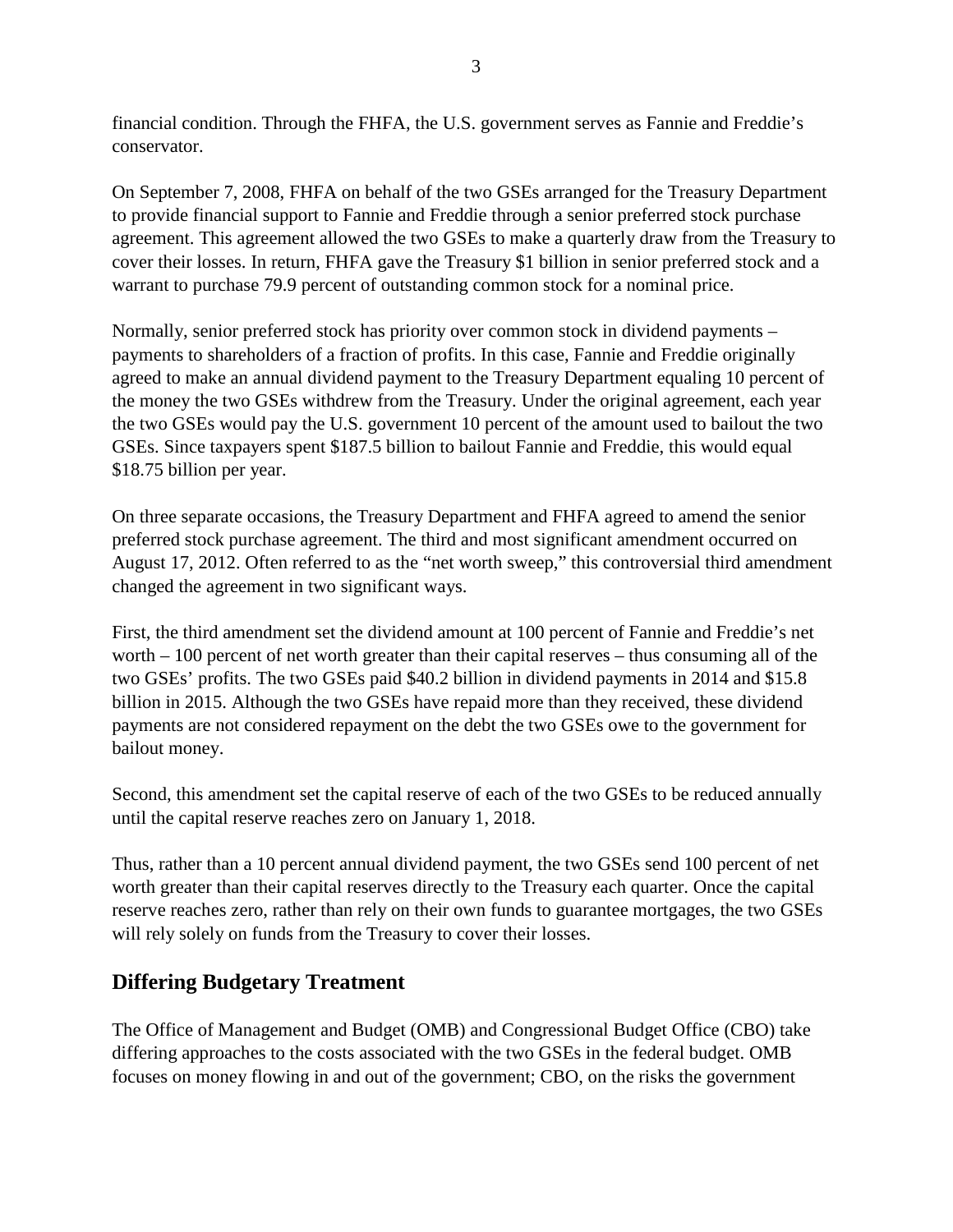assumes in backing the two GSEs. This stems from differing views about the relationship of the government to the two GSEs.

The history, operations, and current legal structure of the two GSEs generally lead observers to take one of two views on the relationship of Fannie and Freddie to the government. The first is that the entities are an arm of the government that guarantees mortgages on behalf of the government. Proponents argue that the government owns, controls, and funds the entities. The government uses its control of the two GSEs to fulfill the public policy goal of supporting the housing-finance market. In this view, the two GSEs are de facto government agencies, not private financial institutions.

The second view is that the two GSEs legally remain private entities under a temporary conservatorship. Proponents argue that the entities are statutorily created to be shareholderowned for-profit companies. Under this view, these private entities have agreed to a temporary conservatorship under the FHFA. This conservator entered into a contract with Treasury on behalf of the two GSEs to exchange funding for ownership interests.

CBO takes the first view that the two GSEs are government agencies, while OMB holds the second view that the two GSEs legally remain private entities. This leads to different methods of accounting for the costs and benefits of the two GSEs.

Since OMB views the two GSEs as private entities, it records transactions with Fannie and Freddie on a cash basis. Any draw that the two GSEs make on the Treasury is considered a cash infusion to them and recorded in the budget as spending. Funds coming into the Treasury from dividend payments of the two GSEs are considered offsetting receipts by OMB, which means that rather than increase revenue, this incoming cash instead reduces overall spending. OMB includes projections of these cash transactions in future years. These projections are limited to capturing expected cash shortfalls or surpluses.

CBO, on the other hand, views the two GSEs as government agencies. As such, CBO focuses on reflecting the risks to the government associated with Fannie and Freddie's mortgage guarantees. CBO records these risks as a subsidy. In their view, the income of Fannie and Freddie cannot cover the cost of the risks to taxpayers. Therefore, the government is subsidizing the secondary mortgage market by taking on the risks. CBO projects the cost of these risks to taxpayers using accrual and fair-value accounting. The accrual approach captures the lifetime cost of the new mortgage guarantees by Fannie and Freddie, while fair-value accounting considers the market risks.

CBO considers any transfer of funds between the Treasury and the two GSEs as an intergovernmental transfer. Per CBO, money in the possession of the two GSEs is government money. Transferring it between the Treasury and the two GSEs does not change the total amount of money possessed by the government.